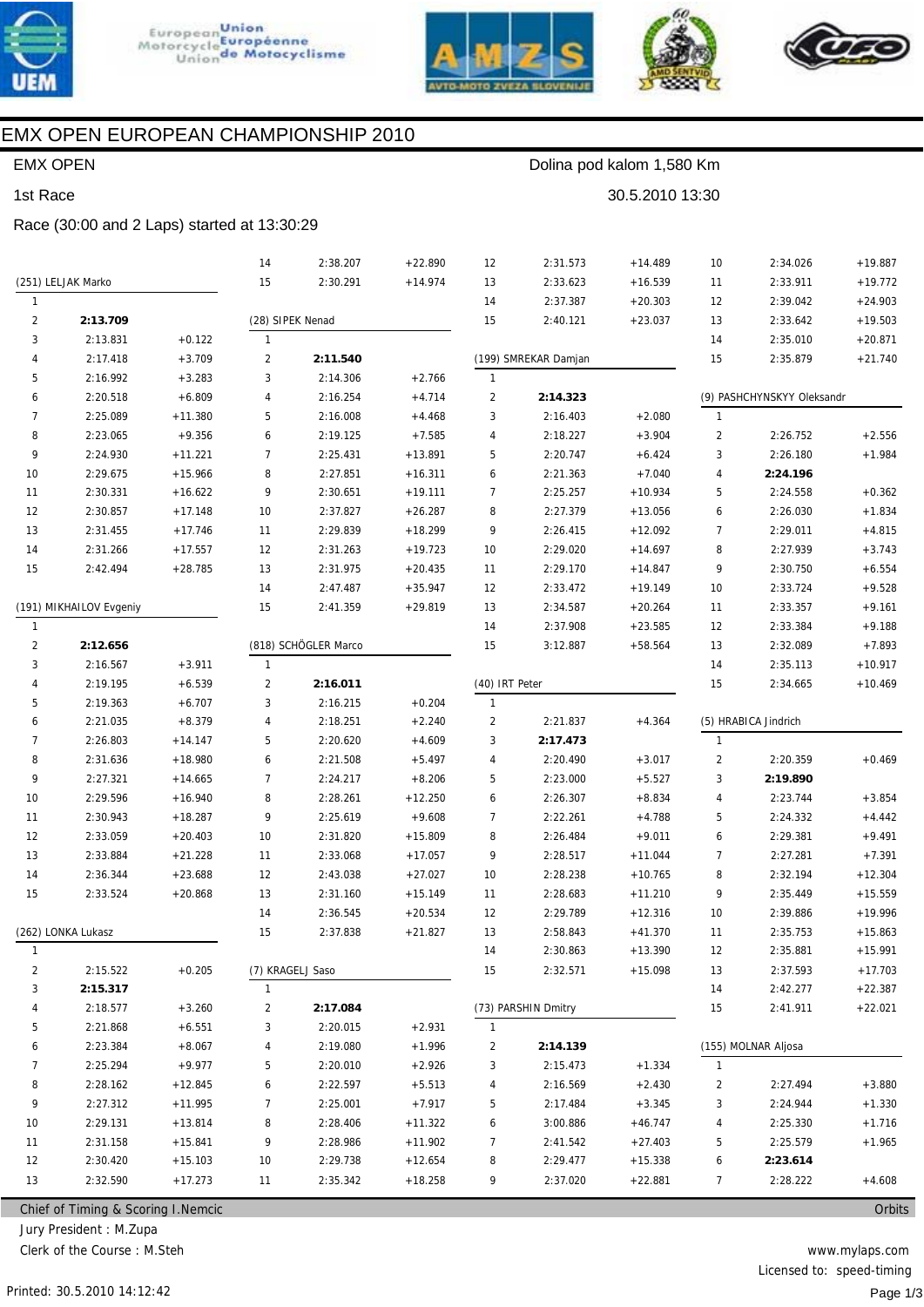







# EMX OPEN EUROPEAN CHAMPIONSHIP 2010

| <b>EMX OPEN</b>    |                                             |           | Dolina pod kalom 1,580 Km |                         |              |                      |                       |                 |                |                       |           |
|--------------------|---------------------------------------------|-----------|---------------------------|-------------------------|--------------|----------------------|-----------------------|-----------------|----------------|-----------------------|-----------|
| 1st Race           |                                             |           |                           |                         |              |                      |                       | 30.5.2010 13:30 |                |                       |           |
|                    | Race (30:00 and 2 Laps) started at 13:30:29 |           |                           |                         |              |                      |                       |                 |                |                       |           |
| 8                  | 2:30.608                                    | $+6.994$  | 6                         | 2:27.436                | $+0.980$     | 6                    | 2:32.679              | $+9.673$        | 7              | 2:35.243              | $+9.821$  |
| 9                  | 2:34.005                                    | $+10.391$ | 7                         | 2:28.199                | $+1.743$     | $\overline{7}$       | 2:29.730              | $+6.724$        | 8              | 2:33.665              | $+8.243$  |
| 10                 | 2:34.622                                    | $+11.008$ | 8                         | 2:32.938                | $+6.482$     | 8                    | 2:29.060              | $+6.054$        | 9              | 2:38.958              | $+13.536$ |
| 11                 | 2:34.081                                    | $+10.467$ | 9                         | 2:39.269                | $+12.813$    | 9                    | 2:34.039              | $+11.033$       | 10             | 2:41.182              | $+15.760$ |
| 12                 | 2:35.183                                    | $+11.569$ | 10                        | 2:38.465                | $+12.009$    | 10                   | 2:37.050              | $+14.044$       | 11             | 2:47.695              | $+22.273$ |
| 13                 | 2:35.297                                    | $+11.683$ | 11                        | 2:44.136                | $+17.680$    | 11                   | 2:44.780              | $+21.774$       | 12             | 3:13.430              | $+48.008$ |
| 14                 | 2:35.513                                    | $+11.899$ | 12                        | 2:41.132                | $+14.676$    | 12                   | 2:45.837              | $+22.831$       | 13             | 2:54.618              | $+29.196$ |
| 15                 | 2:38.558                                    | $+14.944$ | 13                        | 2:40.504                | $+14.048$    | 13                   | 2:44.529              | $+21.523$       | 14             | 2:55.708              | $+30.286$ |
|                    |                                             |           | 14                        | 2:46.094                | $+19.638$    | 14                   | 2:43.346              | $+20.340$       |                |                       |           |
| (224) URBAS Theo   |                                             |           | 15                        | 2:43.849                | $+17.393$    |                      |                       |                 |                | (411) PANCAR Igor     |           |
| $\mathbf{1}$       |                                             |           |                           |                         |              | (757) MANK Arkadiusz |                       |                 | $\mathbf{1}$   |                       |           |
| $\overline{2}$     | 2:22.488                                    | $+2.397$  |                           | (183) HÄNCHEN Christoph |              | $\mathbf{1}$         |                       |                 | $\overline{2}$ | 2:28.869              |           |
| 3                  | 2:26.003                                    | $+5.912$  | $\mathbf{1}$              |                         |              | $\overline{2}$       | 2:25.310              |                 | 3              | 2:31.681              | $+2.812$  |
| 4                  | 2:20.091                                    |           | $\overline{2}$            | 2:25.846                | $+0.092$     | 3                    | 2:26.151              | $+0.841$        | 4              | 2:34.606              | $+5.737$  |
| 5                  | 2:21.966                                    | $+1.875$  | 3                         | 2:25.754                |              | 4                    | 2:28.274              | $+2.964$        | 5              | 2:35.959              | $+7.090$  |
| 6                  | 2:26.860                                    | $+6.769$  | 4                         | 2:25.972                | $+0.218$     | 5                    | 2:37.431              | $+12.121$       | 6              | 2:42.238              | $+13.369$ |
| 7                  | 2:27.634                                    | $+7.543$  | 5                         | 2:28.313                | $+2.559$     | 6                    | 2:37.229              | $+11.919$       | 7              | 2:42.426              | $+13.557$ |
| 8                  | 2:32.771                                    | $+12.680$ | 6                         | 2:29.248                | $+3.494$     | 7                    | 2:35.321              | $+10.011$       | 8              | 2:47.819              | $+18.950$ |
| 9                  | 2:36.689                                    | $+16.598$ | 7                         | 2:29.753                | $+3.999$     | 8                    | 2:35.875              | $+10.565$       | 9              | 2:57.616              | $+28.747$ |
| 10                 | 2:38.423                                    | $+18.332$ | 8                         | 2:34.825                | $+9.071$     | 9                    | 2:37.769              | $+12.459$       | 10             | 2:57.983              | $+29.114$ |
| 11                 | 2:41.195                                    | $+21.104$ | 9                         | 2:34.257                | $+8.503$     | 10                   | 2:37.604              | $+12.294$       | 11             | 2:58.466              | $+29.597$ |
| 12                 | 2:41.286                                    | $+21.195$ | 10                        | 2:37.578                | $+11.824$    | 11                   | 2:41.968              | $+16.658$       | 12             | 3:11.626              | $+42.757$ |
| 13                 | 2:40.983                                    | $+20.892$ | 11                        | 2:38.331                | $+12.577$    | 12                   | 2:40.851              | $+15.541$       | 13             | 3:02.755              | $+33.886$ |
| 14                 | 2:42.670                                    | $+22.579$ | 12                        | 2:37.174                | $+11.420$    | 13                   | 2:50.116              | $+24.806$       |                |                       |           |
| 15                 | 2:45.546                                    | $+25.455$ | 13                        | 2:43.280                | $+17.526$    | 14                   | 2:51.888              | $+26.578$       |                | (347) BEMBENIK Lukasz |           |
|                    |                                             |           | 14                        | 3:18.057                | $+52.303$    |                      |                       |                 | $\mathbf{1}$   |                       |           |
| (142) KOSCAK Borut |                                             |           |                           |                         |              |                      | (89) TYLETSKI Evgeni  |                 | $\overline{2}$ | 2:36.679              | $+0.113$  |
| $\mathbf{1}$       |                                             |           |                           | (140) SLAVEC Erik       |              | $\mathbf{1}$         |                       |                 | 3              | 2:36.566              |           |
| 2                  | 2:28.007                                    | $+3.108$  | $\mathbf{1}$              |                         |              | $\overline{2}$       | 2:14.398              |                 | 4              | 2:39.541              | $+2.975$  |
| 3                  | 2:29.312                                    | $+4.413$  | $\overline{\mathbf{c}}$   | 2:27.064                | $+4.021$     | 3                    | 2:15.563              | $+1.165$        | 5              | 2:43.763              | $+7.197$  |
| 4                  | 2:24.899                                    |           | 3                         | 2:26.541                | $+3.498$     | 4                    | 2:16.513              | $+2.115$        | 6              | 2:45.819              | $+9.253$  |
| 5                  | 2:28.970                                    | $+4.071$  | 4                         | 2:23.043                |              | 5                    | 2:20.670              | $+6.272$        | $\overline{7}$ | 2:52.671              | $+16.105$ |
| 6                  | 2:27.954                                    | $+3.055$  | 5                         | 2:25.643                | $+2.600$     | 6                    | 2:20.873              | $+6.475$        | 8              | 2:58.386              | $+21.820$ |
| $\overline{7}$     | 2:31.630                                    | $+6.731$  | 6                         | 2:26.153                | $+3.110$     | 7                    | 2:27.281              | $+12.883$       | 9              | 2:54.523              | $+17.957$ |
| 8                  | 2:33.947                                    | $+9.048$  | 7                         | 2:28.011                | $+4.968$     | 8                    | 2:39.002              | $+24.604$       | 10             | 2:53.647              | $+17.081$ |
| 9                  | 2:34.384                                    | $+9.485$  | 8                         | 2:32.138                | $+9.095$     | 9                    | 2:26.442              | $+12.044$       | 11             | 2:57.857              | $+21.291$ |
| 10                 | 2:40.067                                    | $+15.168$ | 9                         | 2:33.806                | $+10.763$    | 10                   | 2:28.789              | $+14.391$       | 12             | 2:51.977              | $+15.411$ |
| 11                 | 2:42.016                                    | $+17.117$ | 10                        | 2:39.752                | $+16.709$    | 11                   | 4:31.255              | $+2:16.857$     | 13             | 2:56.069              | $+19.503$ |
| 12                 | 2:38.815                                    | $+13.916$ | 11                        | 2:52.801                | $+29.758$    | 12                   | 2:54.826              | $+40.428$       |                |                       |           |
| 13                 | 2:40.007                                    | $+15.108$ | 12                        | 2:45.360                | $+22.317$    | 13                   | 3:01.021              | $+46.623$       |                | (151) KAVSEK Robert   |           |
| 14                 | 2:44.994                                    | $+20.095$ | 13                        | 2:42.443                | $+19.400$    | 14                   | 2:49.906              | $+35.508$       | $\mathbf{1}$   |                       |           |
| 15                 | 2:44.511                                    | $+19.612$ | 14                        | 2:45.152                | $+22.109$    |                      |                       |                 | $\overline{2}$ | 2:32.849              |           |
|                    |                                             |           |                           |                         |              |                      | (208) TADIC Kristijan |                 | 3              | 2:35.781              | $+2.932$  |
| (8) BRUCHART Ramon |                                             |           | (75) TUMBRI Marko         |                         | $\mathbf{1}$ |                      |                       | 4               | 2:36.874       | $+4.025$              |           |
| $\mathbf{1}$       |                                             |           | $\mathbf{1}$              |                         |              | 2                    | 2:27.825              | $+2.403$        | 5              | 2:49.437              | $+16.588$ |
| 2                  | 2:26.456                                    |           | 2                         | 2:24.994                | $+1.988$     | 3                    | 2:25.422              |                 | 6              | 2:43.439              | $+10.590$ |
| 3                  | 2:27.975                                    | $+1.519$  | 3                         | 3:05.036                | $+42.030$    | 4                    | 2:27.666              | $+2.244$        | 7              | 3:01.015              | $+28.166$ |
| 4                  | 2:27.369                                    | $+0.913$  | 4                         | 2:23.006                |              | 5                    | 2:38.178              | $+12.756$       | 8              | 3:02.490              | $+29.641$ |
| 5                  | 2:29.085                                    | $+2.629$  | 5                         | 2:28.085                | $+5.079$     | 6                    | 2:31.967              | $+6.545$        | 9              | 3:02.870              | $+30.021$ |
|                    |                                             |           |                           |                         |              |                      |                       |                 |                |                       |           |

Chief of Timing & Scoring I.Nemcic

Jury President : M.Zupa

Clerk of the Course : M.Steh

**Orbits**